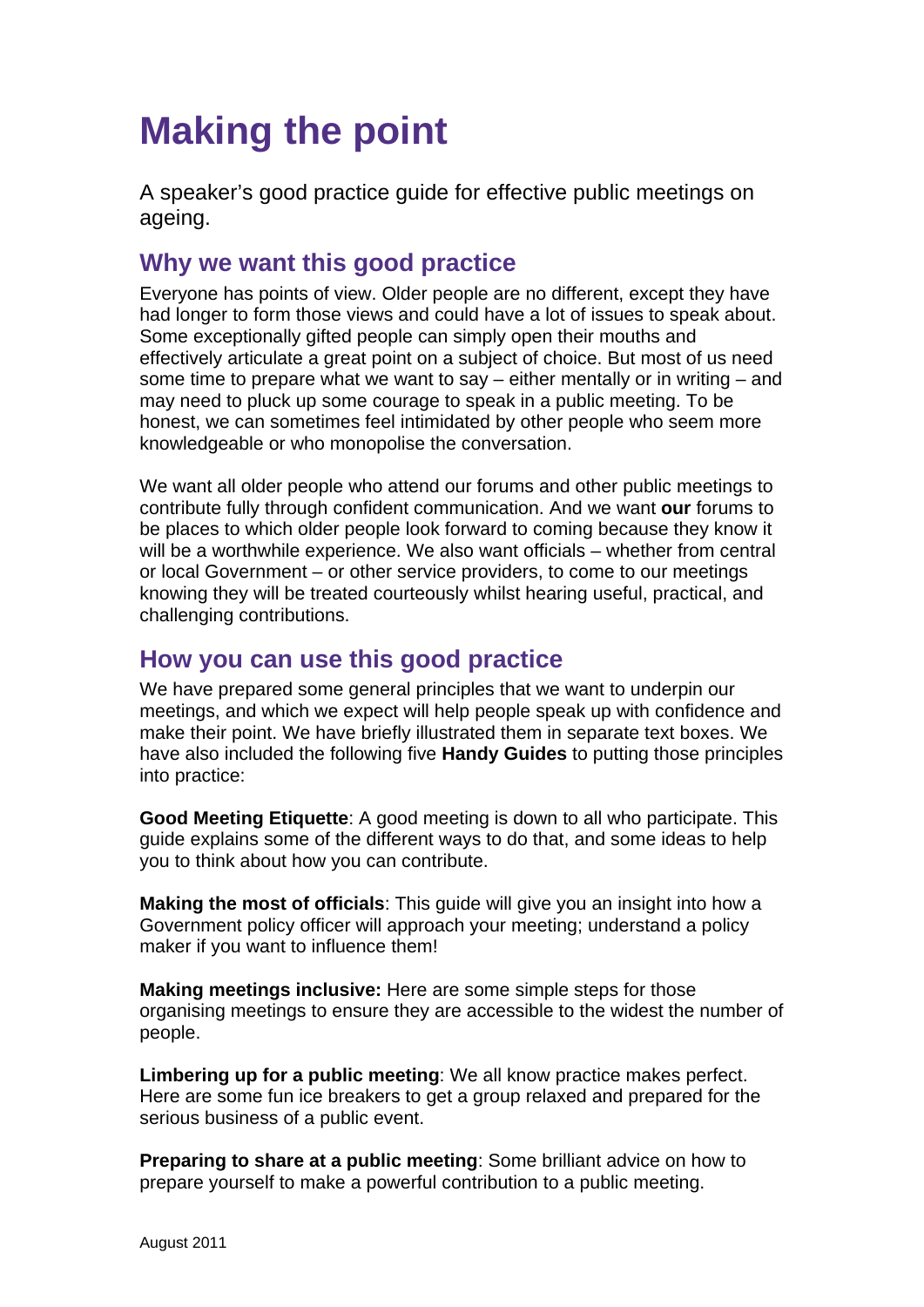## **Making a good point – the essentials**

#### **You can make any ordinary meeting, into an extraordinary meeting**

#### **Places to make your point**

There are many places where older people have opportunities to make their voices heard. These can include public meetings with local authorities or at conferences; face to face with professionals; with other older people's organisations, or at facilitated workshops. There are a lot of organisations who are interested in what you have to say

In 2011 the Fire and Rescue Service (FRS) asked for views on their new strategy for preventing fire deaths and other accidents amongst older people. FRS discussed the strategy at a number of regional older people's forums. The real life experiences and practical observations which were shared, led to further significant improvements in what was already regarded as a good strategy. This is an example of local people making a difference to a national strategy.

#### **Issues to speak about**

Subjects of interest to older people will probably have benefits for the wider community; so don't underestimate the value of making your point. Older people might speak out about issues that they think require Government attention and action, pointing out where policies are not working well in practice. Specifically this might include action that helps people avoid getting isolated in their communities, promotes healthy active ageing, improves local transport arrangements, or enables better access to local health services. Or they could involve people coming together to turn a local problem into an opportunity.

Local residents in Grassington in Yorkshire lobbied tirelessly for a replacement for their static library which had been replaced by a mobile service. Led by two parish councillors and a local GP, the community developed the Grassington Hub to provide a library service manned by the Library Service and volunteers, bookings for local events, and a credit union. It also houses a Telemedicine Centre through which patients can meet consultants from the hospital serving the area.

#### **Making an effective contribution**

There are some key skills that enable meetings to run smoothly and achieve great results. The more people who seek to employ these well, the more effective your meeting will be.

**Stay calm**. There are many issues people rightly feel strongly about. But you need to make sure that what you say isn't lost through how you say it. Breathe slowly, and reassure yourself that people will want to hear what you have to say.